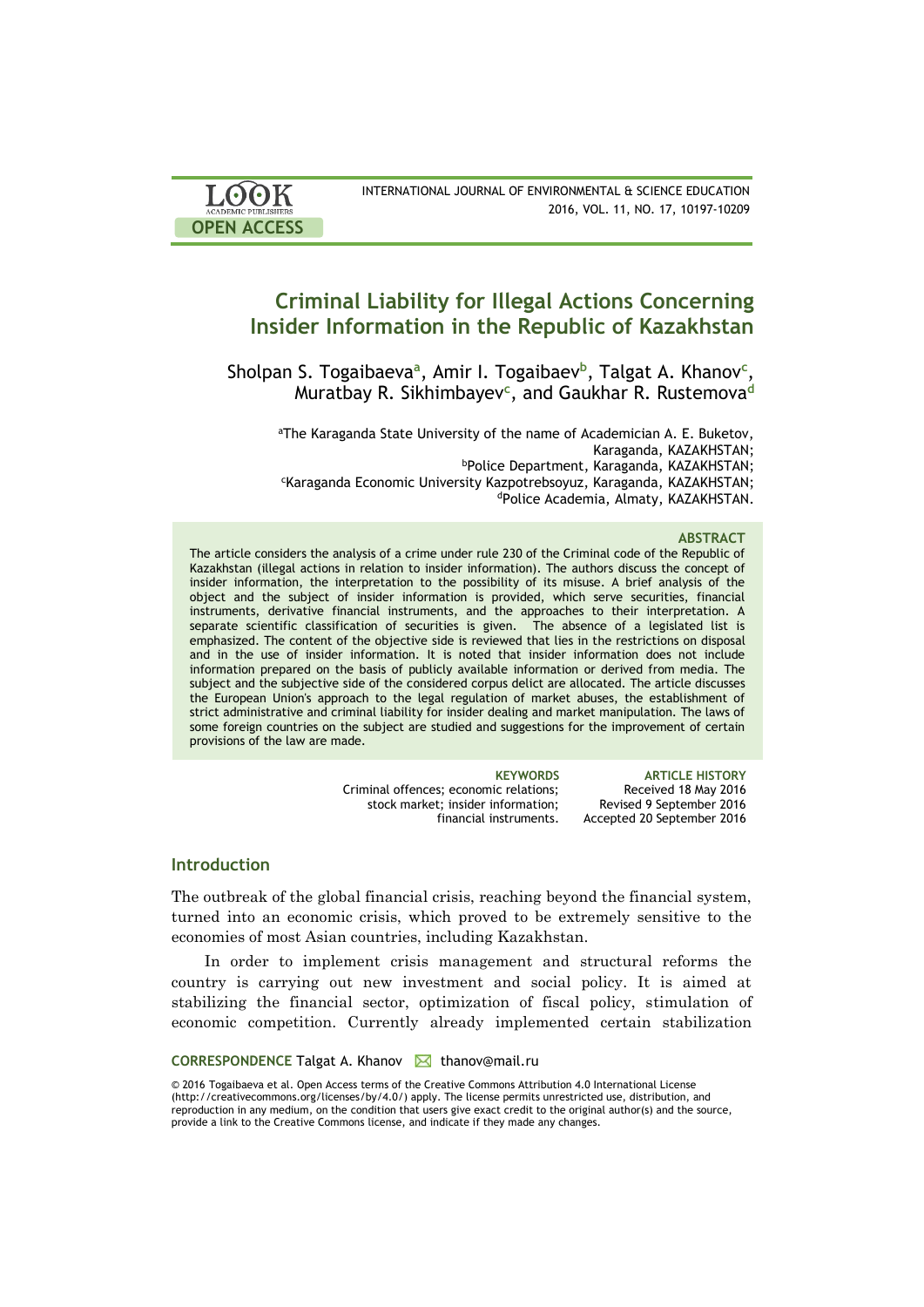measures. In particular, there are incentives, such as the abolition of the visa regime for citizens of 20 countries; established a center for support of investors implementing priority investment projects; the regime carried out a tax breaks. As a consequence, in the global ranking of countries, creating the most favorable conditions for business, Kazakhstan ranked 41st position (Kazakhstan pravda, 2015).

Meanwhile, further reforms, aimed at improving the investment climate in Kazakhstan, possible only in close cooperation with the Organization for economic cooperation and development (hereinafter OECD) and other international financial institutions. Besides, it is necessary to bring national legislation into line with international standards. An essential condition for sustained economic development of Kazakhstan is also increasing the competitiveness, transparency and security of the domestic financial market.

In addition, the creation of an international financial centre "Astana" (Annon., 2015) requires guarantees reliable protection of interests of investors on the securities market. Unfortunately, this direction of economic security has not yet found due attention of the domestic researchers. The lack of appropriate developments of Kazakhstan and the imperfection of national legislation creates preconditions for unlawful use of insider information, which can lead to negative consequences, including the destabilization of the world financial market.

According to some researchers, the misuse of insider information poses a threat to the economic security of States. In particular, insider trading can undermine investor confidence and the trading to organised financial and commodity markets, cause information asymmetries in the market (Karpovich, 2011), impair fair competition, raise the cost of investment (Bhattacharya & Daouk, 2002; Komekbayeva et al., 2016).

Many countries have developed a legal system to protect insider information from unauthorized disclosure or use. This system, usually created for the normal functioning of the investors who may lose their advantages in the financial market, in the case of public disclosure of insider information (Karpovich, 2011).

Unfortunately, the type of information insufficiently studied in Russian legal science, including issues of criminal responsibility for illegal actions associated with the use of insider information.

It should also be noted that on January 1, 2015 entered into force the Treaty on the Eurasian economic Union. Russia and Kazakhstan have become participants of the Union (Annon., 2014b).

Market relations in the framework of the Eurasian economic Union cannot develop effectively without a common securities market. This implies the need for compatibility of legal regulation in the countries participating in the Union. A lot of work in terms of harmonization of legislation, including the accountability for offenses committed in the sphere of issuance and circulation of securities and the exercise of the rights on them.

In this regard, these problems became the subject of this article.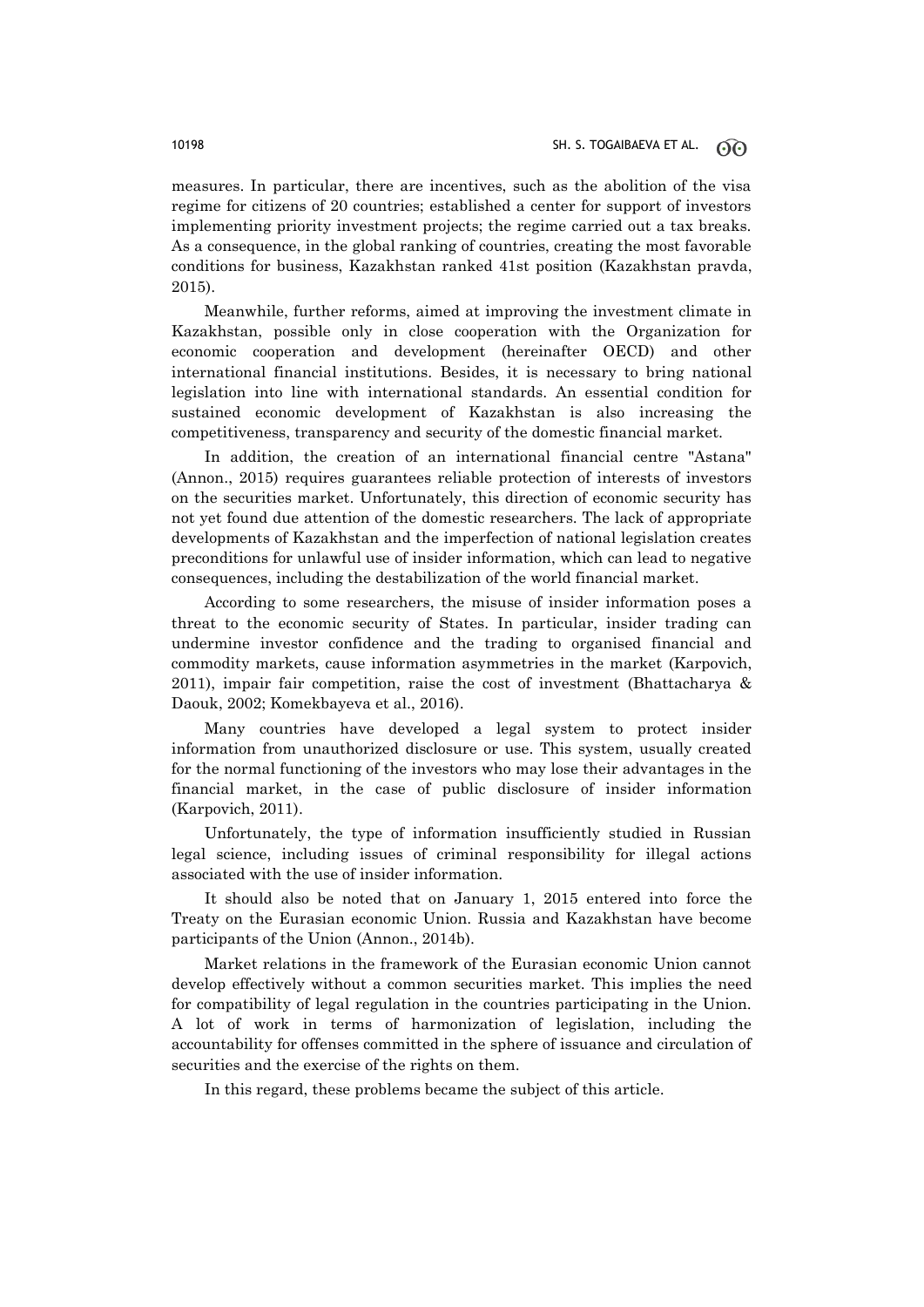### **Literature review**

For a proper understanding of the studied categories, it is necessary first to proceed from Directive 2003/6/EU. Paragraph 1 of rule 1 of the Directive defines insider information as having a known value and are not disclosed publicly. It can refer to one or more issuers of financial instruments or to one or more such tools. In the case of disclosure of this insider, information can have a significant impact on prices of financial instruments or related derivatives (European Parliament, 2003).

In Kazakhstan the term "insider information" was legislated in the Law of the Republic of Kazakhstan of July 2, 2003 "On securities market" (Annon., 2003) and the Law of the Republic of Kazakhstan of February 19, 2007 "On amendments and additions to some legislative acts of the Republic of Kazakhstan on protection of rights of minority investors" (Annon., 2007).

The resolution of Board of National Bank of the Republic of Kazakhstan № 69 "On approval of Rules of disclosure of insider information on the securities market" was approved on February 24, 2012 (Annon., 2012). It was fitted with the procedure and terms of disclosure of insider information relating to the activities of the Issuer. In addition, we determined the content of information that may influence the value of the issued (provided) by the Issuer of securities and derivative financial instruments.

The definition of insider information was further duplicated in the note to rule 205-3 of the Criminal code of the Republic of Kazakhstan (hereinafter CC RK) (in edition of Law of RK of 10.06.14 g.  $N<sub>2</sub>$  206-V). According to this note, under insider information means accurate information on securities and derivative financial instruments and any transactions with them. Insider information also includes information about the issuing or providing securities or derivative financial instruments. It could be data on activities, constituting a commercial secret. In addition, other information not known to third parties, the disclosure of which could influence the change in the value of securities or derivatives or to their activity of the Issuer (Annon., 2014a).

As it can be seen from the definition of sectoral legislation, the scope of application extends the content of insider information, but keeps the subject of regulation.

We would like to specify that in the post-Soviet space in recent years, scientists of the countries of the Eurasian economic Union (hereinafter EAEC), have repeatedly appealed to the consideration of concepts and issues related to combating illegal use of insider information (Minbaleev, 2011; Bosumbaeva, 2015), some authors studied in detail the experience of foreign countries, associated with liability for insider (Vozhakin & Minbaleev, 2015; Vozhakin, 2015; Timofeev, 2011).

Today, the most contentious and controversial in the legal literature is the interpretation of the concept of "use" of inside information.

Therefore, a group of Russian scientists under the use of insider information for transactions with financial instruments, foreign currencies or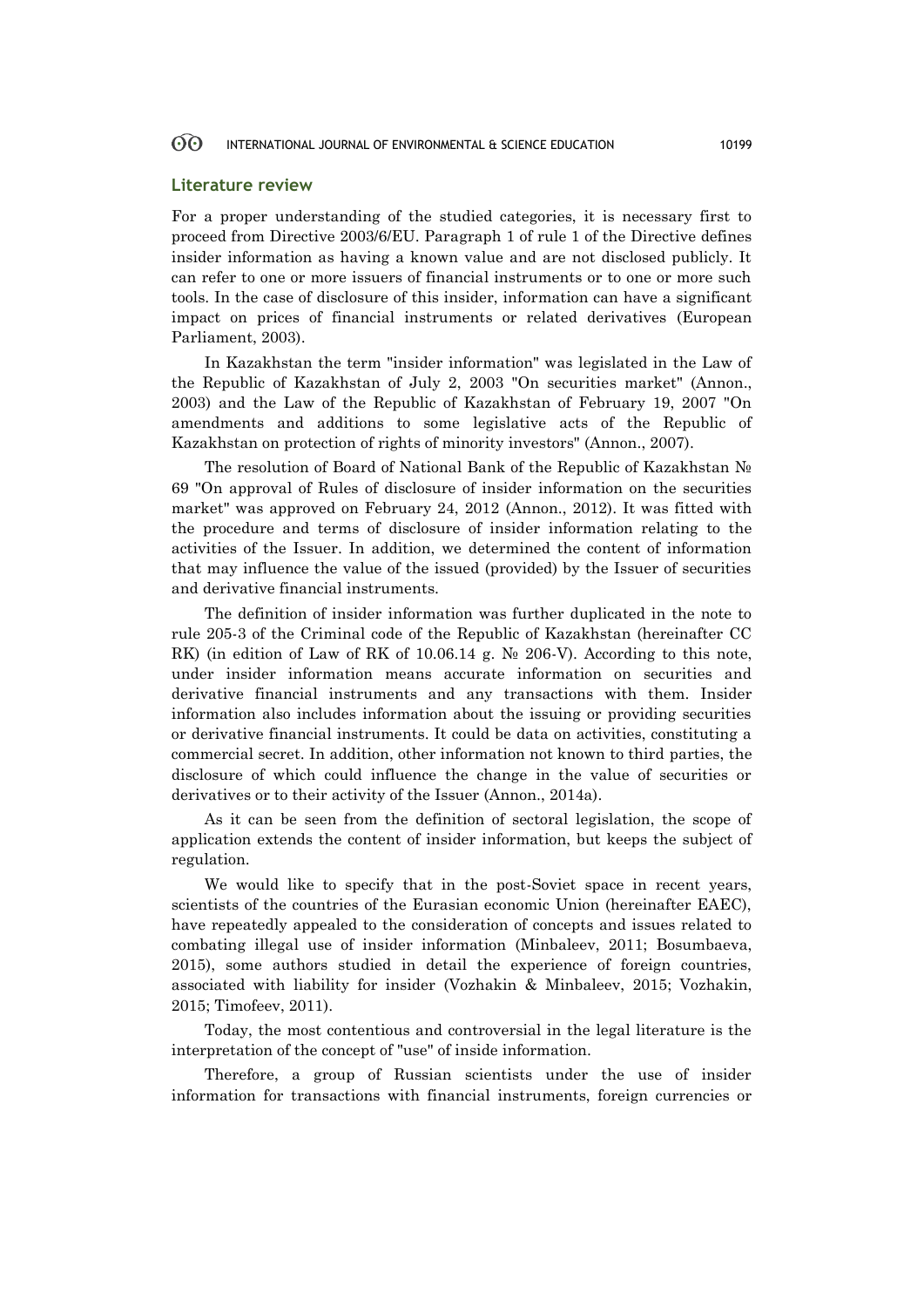commodities, considers any activity associated with illegally obtained insider information. Including cases involving the adoption of it into account or influence the decision to perform the transaction or to abandon it, or otherwise impact on the essential terms of the Commission of such a transaction (Klepitskiy, 2011).

It is also suggested that the use of insider information may be made by giving recommendations to third parties. It may involve a reasoned advice to another participant on the securities market regarding the transaction. In this case, the fact that posts insider information is not required. Importantly, personal awareness of the perpetrator regarding this information have been taken into account when giving such recommendations. The qualification of the offense, not affected by the motives of such actions. Retribution is also not a prerequisite for criminal responsibility (Klepitskiy, 2011).

Some authors believe that the use of the word "use" was not quite successful in identifying the whole range of banned activities, including its disclosure. "Use" in the Russian language means-targeted benefits and points to the guilt of only direct intent. In cases when a person does not remove any benefits, but, for example, disclosed inside information in a private conversation, or forgotten sensitive documents home with them relatives or friends, it cannot be considered a use. The relatives and friends is not liable (Klepitskiy, 2011).

A number of authors use the term "persons possessing insider information". In particular, T. Tridmas referred to persons possessing inside information from so-called "second hands", people who are not employees of the company, for example, a cab driver who heard in the car the conversation of top managers about an upcoming transaction (Tridmas, 1991).

Some authors, on the basis of the analysis of foreign legislation use the definition of "insider trading" refers to buying or selling of securities by a person holding relevant information in respect of these securities, and bearing a fiduciary duty to the owners of the securities or the transfer of such information to other persons (Minbaleev, 2011; Bosumbaeva, 2015; Vozhakin & Minbaleev, 2015).

Foreign scientists for quite a long time, studies (Annon., 2014b; Tridmas, 1991) and a wide-ranging debate on the issues of insider trading.

### **Aim of the Study**

To consider the crime in relation to insider information

### **Research questions**

How the offences are regulated in relation to insider information in the EU?

### **Method**

In the study, according to specially designed questionnaires, a survey of law enforcement officers and professors of the Karaganda region was conducted.

In this work, the authors carried out analysis and generalization of domestic financial, civil, civil procedural law, criminal procedural law, tax,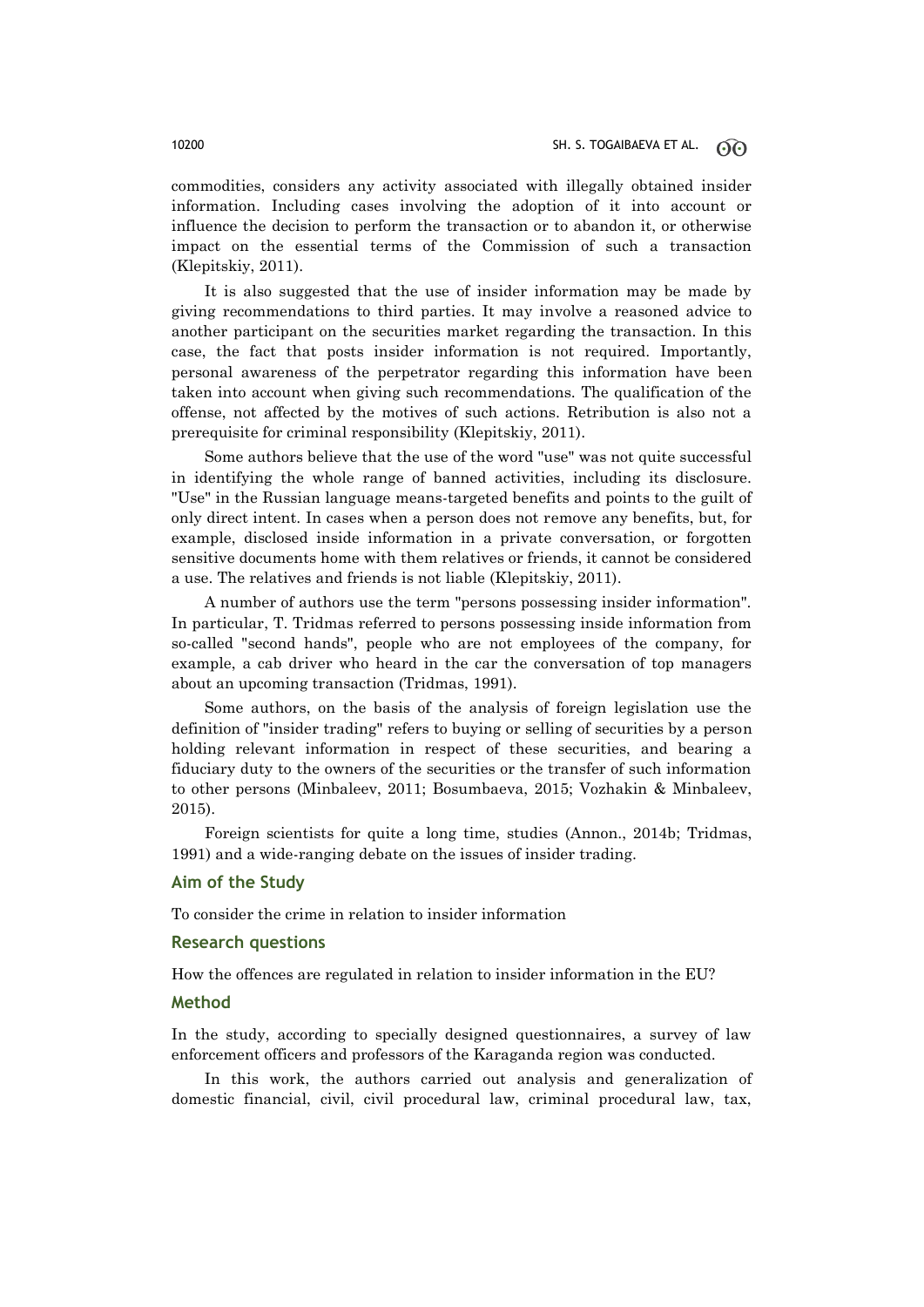banking legislation, as well as studied a number of international legal acts and international experience of individual countries.

In particular, we conducted the monitoring of the most important laws and regulations including: Laws of the Republic of Kazakhstan "On securities market" of July 2, 2003 "About joint-stock companies" of May 13, 2003 No. 415, "On amendments and additions to some legislative acts of the Republic of Kazakhstan concerning counteraction to legalization (laundering) of incomes obtained in a criminal way, and terrorism financing" of June 10, 2014 No. 206-5; resolution of Board of National Bank of the Republic of Kazakhstan of February 24, 2012 № 69 "On approval of Rules of disclosure of insider information on the securities market".

The experience of individual countries regulation of insider activities is analysed, including the experience of the European Union (hereinafter EU). The study reviewed and summarized foreign models of control over insider trading and manipulation. The European model is analyzed, which received its consolidation in the EU directives. In this regard, the following regulations and EU Directives are tested: Directive 2003/6/EU of the European Parliament and of the Council of 28 January 2003 on insider dealing and market manipulation (market abuse); Directive 2014/57/EU of the European Parliament and of the Council of 16 April 2014 on criminal sanctions for market abuse (market abuse directive); Regulation (EU) № 600/2014 of the European Parliament and of the Council of 15 May 2014 on markets in financial instruments and amending Regulation (EU) № 648/2012).

The experience of the Russian Federation is studied based on the European model, the regulation of insider activities. However, Russian regulation of insider is peculiar to certain specific traits: a wide scope, including financial instruments, foreign currency and commodities.

### **Data, Analysis, and Results**

The assignment of a document to securities is a necessary condition for defining subject of criminal assault. In particular, to determine the subject of a criminal offense under rule 230 of the criminal code.

It should be borne in mind that the concept of "securities", "financial instruments, "derivative financial instruments" have a different interpretation.

According to part 1 of rule 129 of the Civil code of the Republic of Kazakhstan (Annon., 1994a) and the Law of RK of July 2, 2003 "On securities market" (Annon., 2003) under a security is a set of certain records and other indications certifying property rights.

The securities of the civil code include stocks, bonds and other securities, which are defined by either the code or other legislative acts of the Republic of Kazakhstan. Thus, civil code of Kazakhstan does not give an exhaustive list of the securities types and allows broad interpretation.

In contrast to the SC RK part 2 of rule 142 of the civil code along with share and bond as securities transfers the promissory note, the mortgage, an investment unit of mutual Fund, bill of lading, check. It is provided that there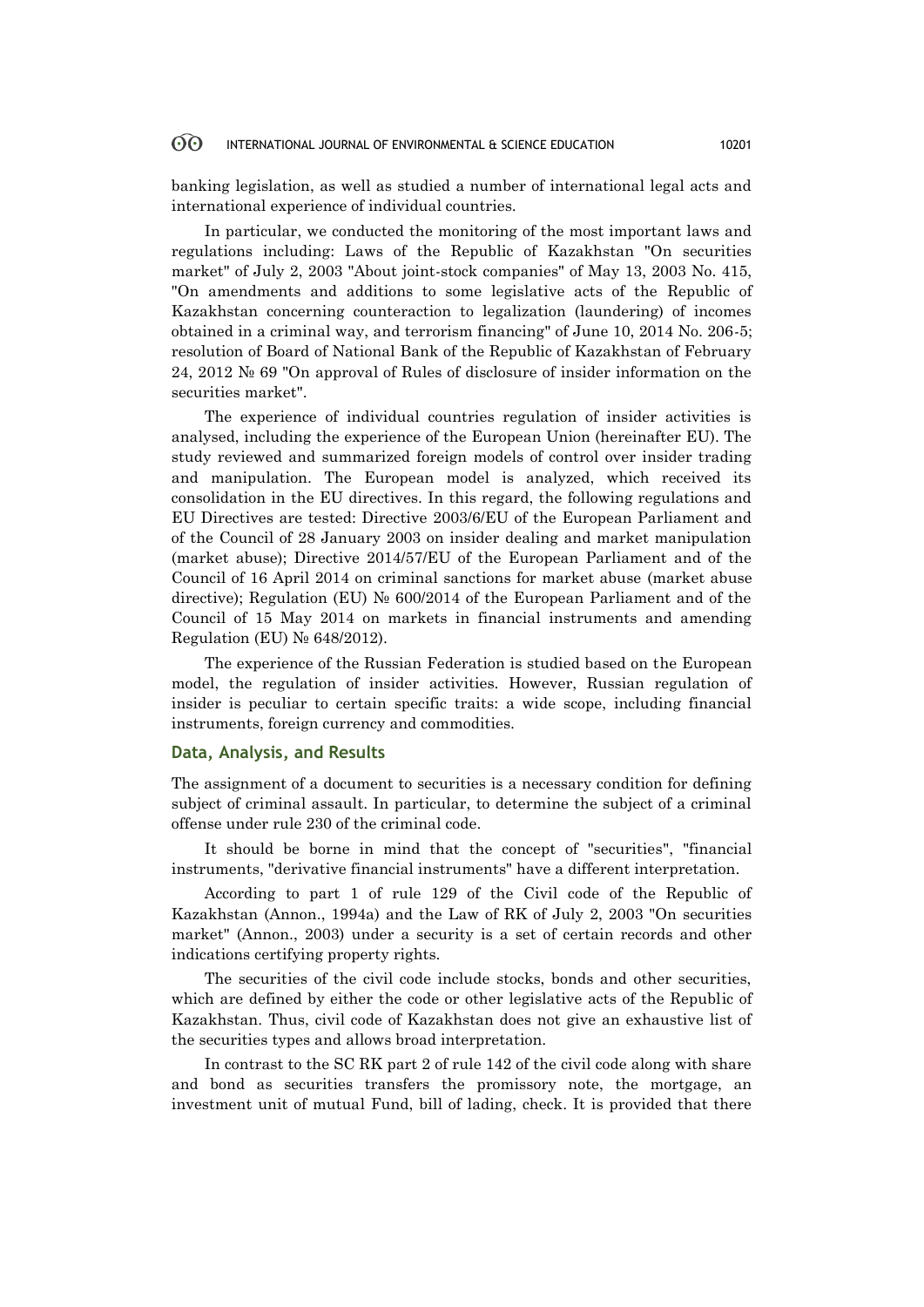may be other securities named as such in special laws or established in the manner prescribed by law (Annon., 1994b).

Despite the fact that the civil code does not define the list of types of securities in the legal literature there are many approaches to the classification of the institution.

M. M. Agarkov, based on the traditions of German civil law, offered their own classification of securities. He shared them in public with confidence (bearer, registered, to order); non-public reliability (ordinary registered) (Agarkov, 1994).

V. A. Belov all securities, depending on business objectives, divided into three groups: investment, trade and title. The first proposes to include securities related to the treatment of cash and other property for conducting commercial activities. The trading securities are those, which are made out for the loan under a single specific operation. With the help of title acquisition of goods in temporary possession of the target, and executed any transactions in interests of the creditor (Belov, 2007).

R. H. Aitdinov, based on the wording of the civil code, considers the division of securities in certificated and uncertificated as the basis for legal regulation of their issue and circulation, providing a variety of legal regime for each group (Minbaleev, 2011).

There is also the division into equity and non-equity (Bosumbaeva, 2015; Vozhakin & Minbaleev, 2015).

According to section 96 of rule 1 of the Law of the Republic of Kazakhstan "On securities market", equity securities are securities, which have homogeneous characteristics and details in the same issue, posted and traded on the same conditions. The equity securities include shares, bonds, and government securities (Annon., 2003).

Securities that are not inherent in the combination of homogeneous characteristics are recognized as promissory notes. They are issued in a "piece" and their owner is secured for individual rights. The non-equity securities include warehouse receipt, bill of exchange, and bank certificate.

Meanwhile, we specify the following, despite the wide scientific classification of securities, unfortunately, absent a statutory list. This in turn causes difficulty in law enforcement, especially when there is a question on bringing to criminal liability for illegal actions with securities. Thus, in particular, in many legislative acts do not specify that the document is a valuable and competent person have intuitively determined whether the document meets the criteria specified in rule 129 of the criminal code.

For example, clause 31 of the Law of the Republic of Kazakhstan of January 17, 2002 "About merchant shipping" provides that the bill of lading is a document issued by the carrier to the sender and certifying the reception of goods to be transported (Annon., 2002). According to the Law of the Republic of Kazakhstan of April 28, 1997 "On promissory notes circulation in Kazakhstan":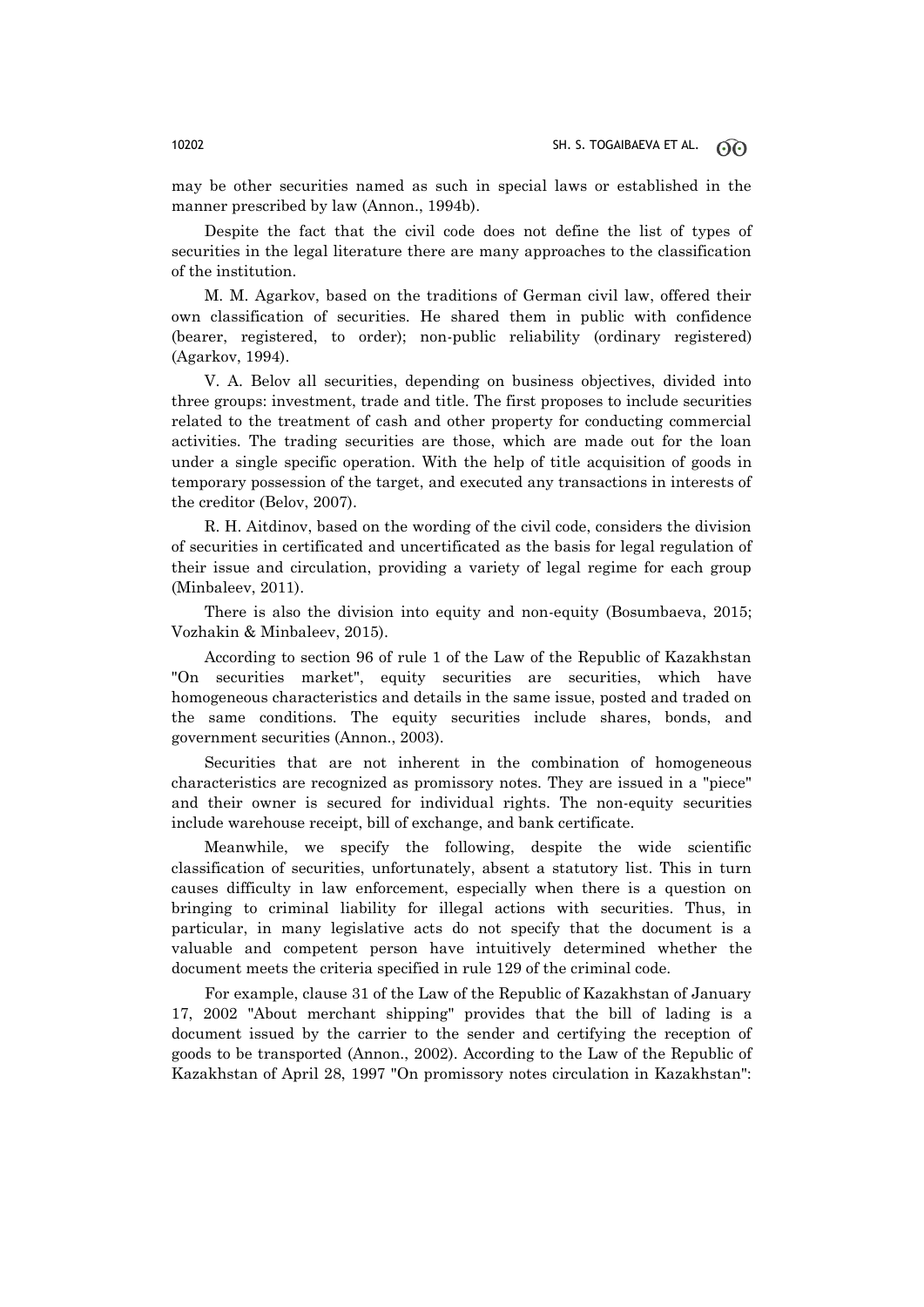the promissory note is a payment document, which has a strictly prescribed form and contains a unilateral unconditional obligation (Annon., 1997).

In this regard, it would be appropriate to stipulate the list of payment documents relating to securities in the civil code, and in case of the emergence of new – add to the list. This approach would facilitate more effective financialcredit activities in Kazakhstan on the securities market and protection from illegal actions of the representatives of services in the financial sector.

Besides, along with traditional types of securities, some dematerialized and derivative financial instruments appear on the Kazakhstan financial market, which also require its classification and legal regulation (Minbaleev, 2011).

It should be noted that in the legal environment, the legal list of securities was already proposed to expand. Its derivatives and securities include options, depository receipts, future contracts, contracts for difference, warrants and other (Chuprova, 2007).

In contrast to Kazakhstan, the Federal law of Russia imposed a ban on the use of insider information that covers not only the securities market, but also currency and commodity markets.

In this regard, we agree with the opinion of I. A. Klepitsky, who pointed out that the threat of insider information with respect to the currency is not excluded, but with respect to trading goods, this possibility can be doubted (Klepitskiy, 2011).

According to rule 128-1 of the civil code of RK, financial instrument is money and securities including derivative securities. These include derivative financial instruments and other financial instruments if, as a result of the transaction, at the same time the financial asset at one company and a financial liability or equity instrument at another arise.

According to rule 128-2 civil code of Kazakhstan, derivative financial instrument is an agreement, which value depends on the value of the underlying asset of the contract (including taking into account fluctuations in value), providing for the implementation of the calculation under this agreement in the future.

The law for derivative financial instruments include options, futures, forwards, swaps and other derivative financial instruments that meet the above criteria. They also include the agreement, which is a combination of the above derivative financial instruments.

Thus, from the presented analysis shows that in Kazakhstan is regulated by the main provisions of the securities market. However, there are enough arguments for further improvement of the legislation in this field.

A unified solution to the above questions is of particular significance in bringing individuals responsible for illegal actions related to insider information.

This view was supported by 70 % of law enforcement officers and teachers of the law faculty of the E. A. Buketov Karaganda State University, interviewed in 2012, according to specially designed questionnaires. It should be noted that only 8% of respondents gave a negative, but 22% were undecided.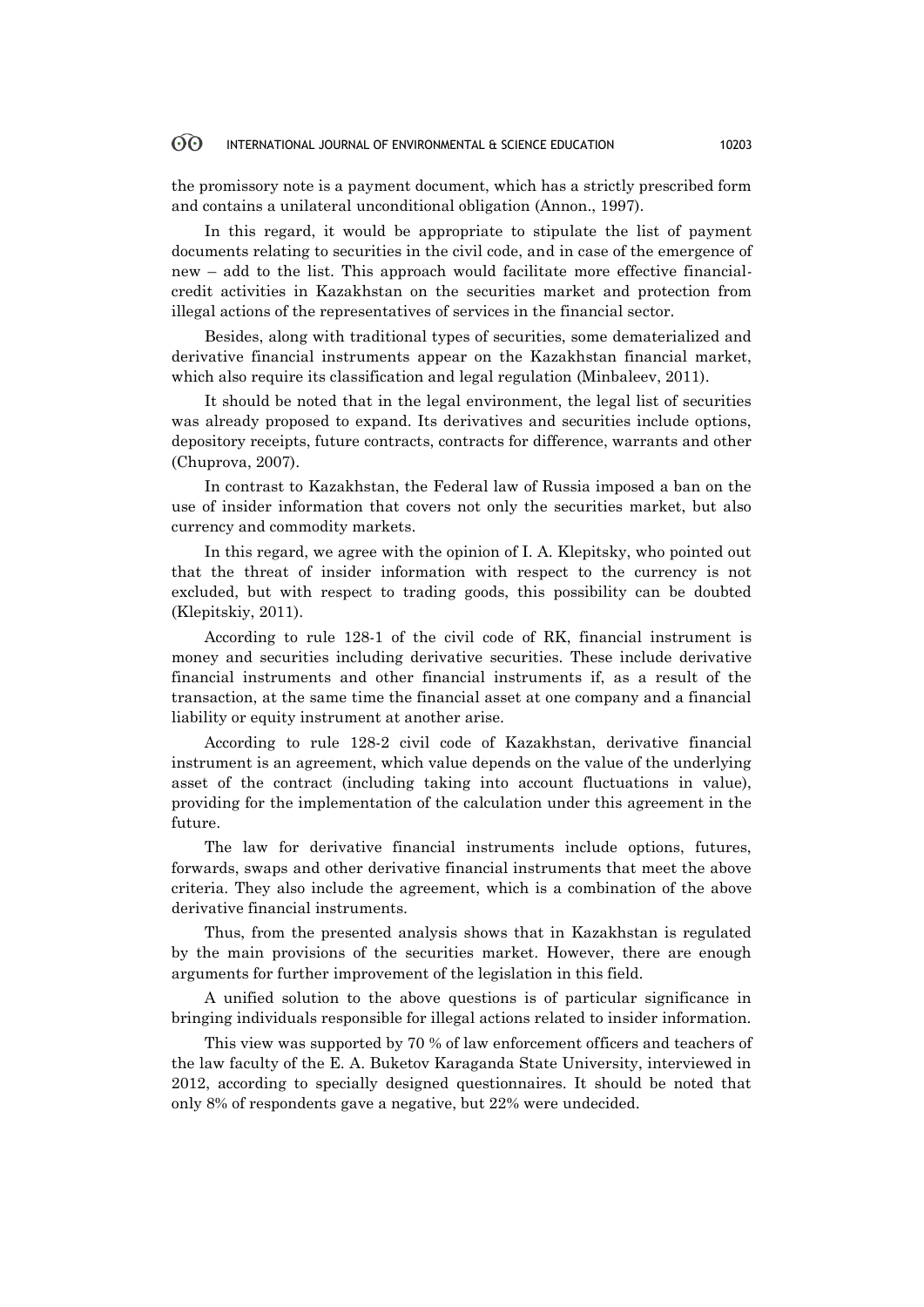Criminal liability for illegal use of insider information was introduced in the criminal code rule 205-3 (1997) in Chapter 7, "Crimes in the sphere of economic activity" in 2014 alone (Annon., 2014a).

Disposition of part 1 of rule 205-3 of the criminal code provides liability only for intentional use of insider information. This had to be carried out transactions with securities or derivative financial instruments. On the other hand, the fact of illegal transfer of insider information to third parties, or provides recommendations or suggestions on transactions with securities and derivative financial instruments based on insider information. A mandatory condition for criminal responsibility was the consequences of causing of a large damage to the citizen, organization or state, or the generation of large income.

Part 2 of the rule 205-3 of the criminal code increased the liability for the same acts committed by group of persons by prior conspiracy or by an organized group or involving the generation of income in especially large amount, or committed by a person using his official position.

As it is known, the criminal law on the securities market, are blanket in nature. Thus, in accordance with rule 56-1 of the Law of July 2, 2003 "On securities market" (Annon., 2003) restrictions on disposal and use of insider information. In particular, it is prohibited to use insider information in transactions with securities or derivative financial instruments; transfer insider information to third parties or making available to third parties; to provide third parties with recommendations based on insider information for transactions with securities. In fact, given the constraints and make the objective side of illegal actions, committed with insider information.

In the criminal code as amended by 2014, the criminal liability for illegal actions in respect of insider information envisaged in rule 230 of the criminal code. Analysis of its content shows that there is a continuity and a new edition is virtually identical to the previously existing.

In the Republic of Kazakhstan, the law "About securities market" determined that the list of information related to insider, the procedure and terms of disclosure and internal control rules, to help distinguish between rights of access and prevention of unauthorized use shall be established by internal documents of the Issuer (Annon., 2003).

I. A. Klepitsky, referring to the list approved by the FFMS of Russia of August 14, 2011, believes that to produce an exhaustive list of insider information is impossible. In his opinion, it did not include even the most typical kinds of insider information  $-$  information about the negotiations, damages, claims and decisions of the courts, which result in losses as well as other information. In his opinion, is a mistake of legislative technique – casuistryleading whitespace of the law (Klepitskiy, 2011). In general, we share this position, but an indicative list, it is still appropriate to establish or set clear criteria for the assignment of certain information to the insider.

When the solution of a question on bringing to criminal liability should be aware that insider information does not include information prepared on the basis of publicly available information or derived from media. In particular, such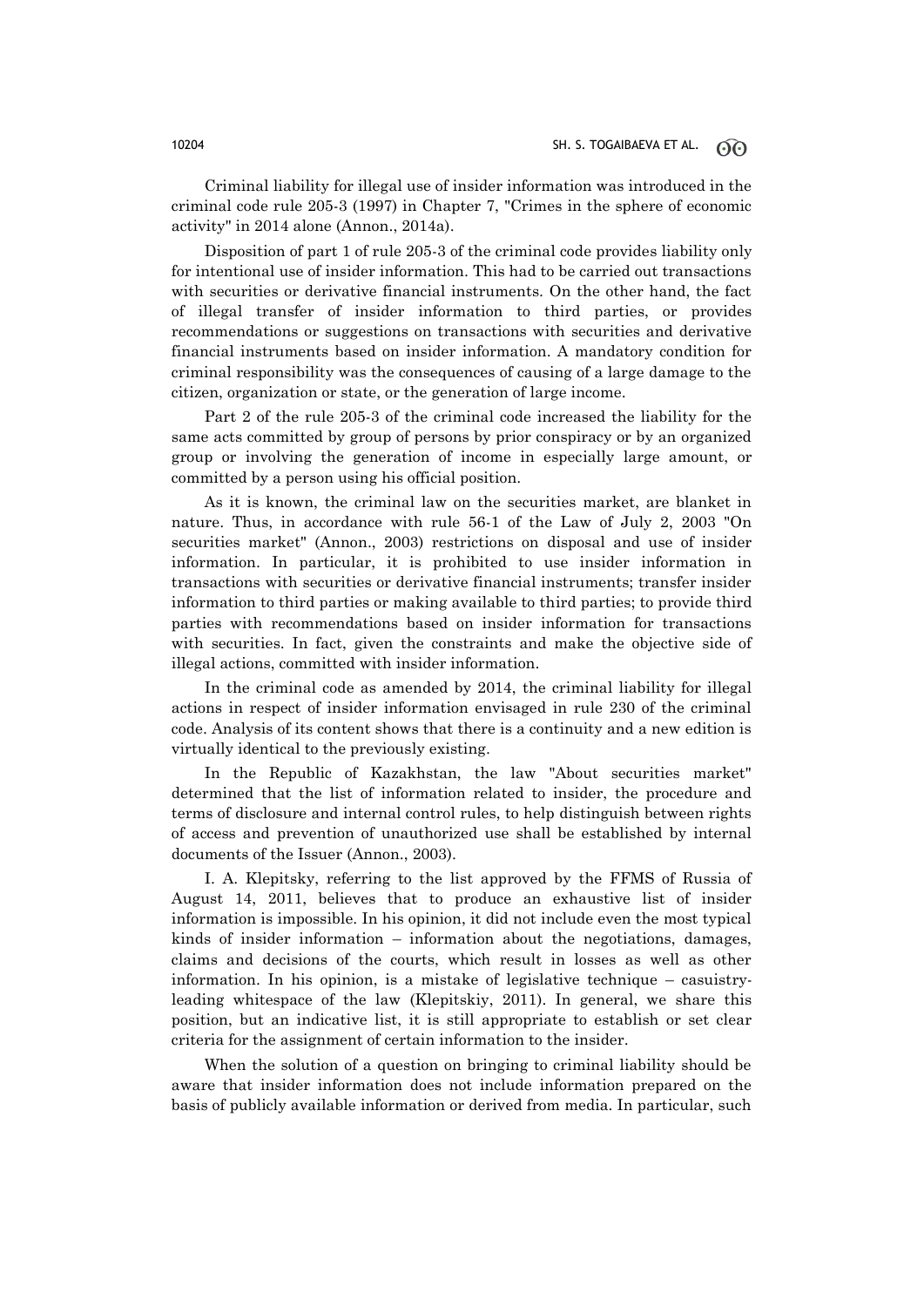information may include information obtained in the course of the study, related to the prediction and assessment as to the value of securities, or held for the purposes of making investment decisions and preparing recommendations or proposals to conduct transactions with securities.

The first part of article qualifies the act as criminal offense.

The act constitutes as a crime if it is committed by a group of persons in a preliminary conspiracy or caused large damage. In addition, if it is committed by a person using his official position (part 2 of rule 230 of the criminal code).

In accordance with paragraph 3 of rule 1 of the criminal code, an especially large damage in rule 230 of the criminal code is the damage for the sum of twenty thousand times the monthly calculation index.

Qualifying signs of this crime are recognized, the above acts committed by a criminal group. A list of definitions relating to criminal group as formulated in paragraph 24 of rule 3 of the criminal code.

The subject under consideration, criminal offense is a special subject – an insider. Under clause 35 rule 1 of the Law of the Republic of Kazakhstan of July 2, 2003 № 461 "On securities market" insider – person who has access to insider information. The Law also lists the persons who are insiders (Annon., 2003).

However, not all lawyers welcomed the statutory list of persons who are insiders. Thus, in particular I. A. Klepitsky believes that any list, especially a list of insiders is not appropriate. In this case, it refers to the legislation of the countries with developed market economies. Where an insider is any person possessing insider information, which significantly can affect the price of securities (Klepitskiy, 2011).

Meanwhile, with the given statement difficult to accept. Analysis of foreign regulatory sources shows that not all insiders are any person. Therefore, in particular, the law of England a person is recognized as possessing insider information, only if: it has access to information with the use of official position, profession or office; or receives information as a director, employee or shareholder of an Issuer of securities (rule 57 of the Act on criminal law 1993). Such actions can be considered criminal when a person possesses information of its own company or the companies, in which he/she works. This is called disclosure of primary insider information (Minbaleev, 2011).

However, it should be clarified that in Europe more common and latent crimes are so-called secondary insider activities. The essence of the offense is that the offender receives information that may affect the share price of insiders and subsequently uses it to commit transactions on the securities market. In this regard, the EU directives have used the concept of "using the official duties" of individuals who receive information from employees of the companies conducting transactions with securities, which significantly expands the range of persons who can be recognized by insiders (Tridmas, 1991).

Thus, given the experience of some foreign governments, it would be advisable to expand the list of persons subject to criminal liability for illegal use of insider information. Moreover, along with the person who has access to it, and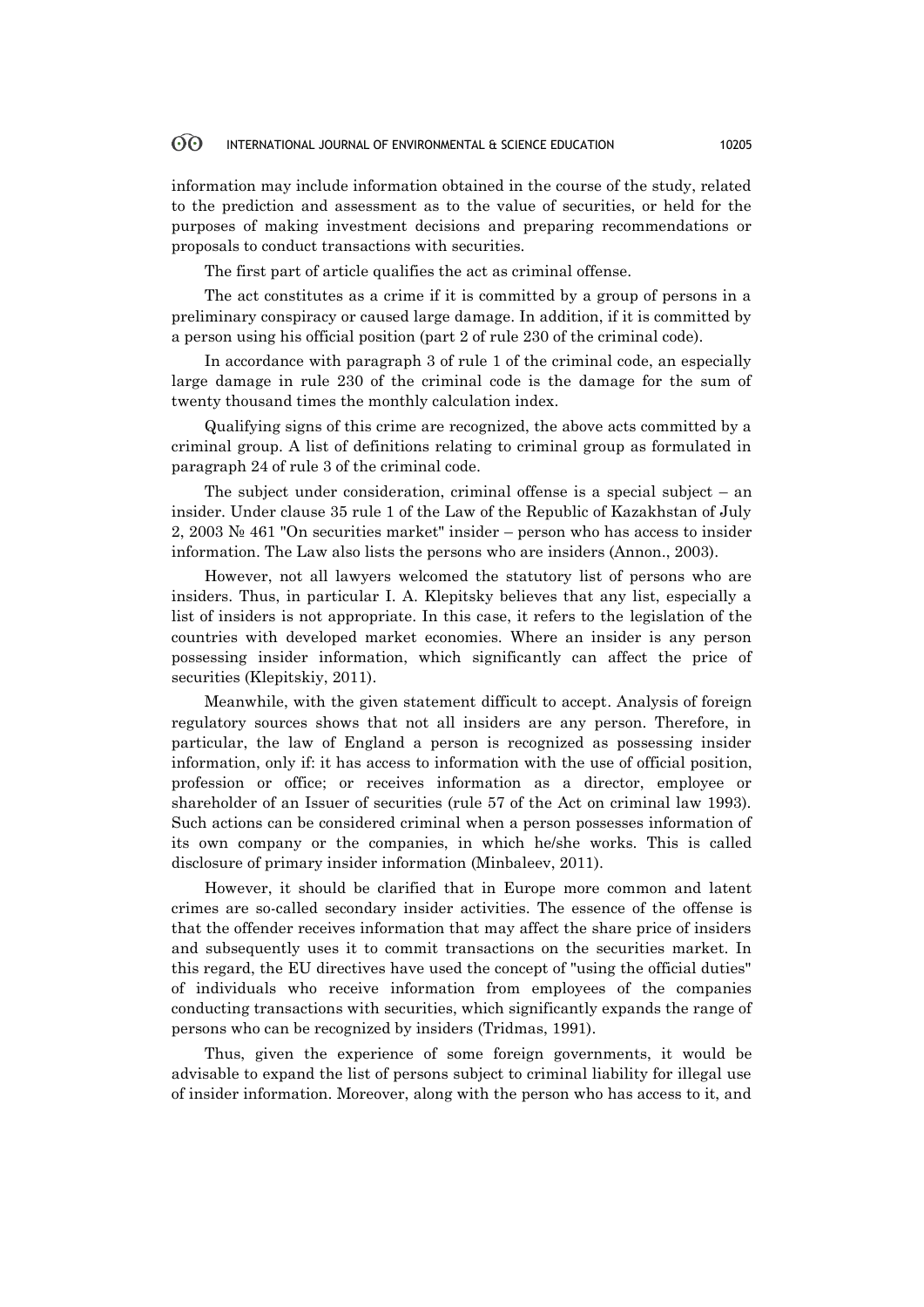to recognize those who, after receiving insider information, manipulate her in order to obtain illegal profits, which brought considerable damage. Of course, such individuals should not bear the same responsibility as divulged insider information, but leave them unpunished is impossible, because ignoring this fact can lead to negative consequences.

The composition of the crime is material.

From the subjective point of view, the criminal offense is performed with direct intent. This means that the person should realize that he/she intentionally uses inside information when making transactions with securities or derivative financial instruments. The person who illegally passes insider information to third parties or intentionally illegally provides third parties with access to insider information shall also be liable. To bring to criminal liability, it should be proven that the owner of the insider information foresaw harmful consequences in the form of a large damage.

However, the Kazakhstani legislator does not stipulate that the above acts were committed for mercenary or other personal interest, as established in several foreign countries, such as Kyrgyzstan (Bosumbaeva, 2015).

Insider activity undermines market principles of fair competition. A disadvantage of market participants in the amount of known information leads to losses from the owners of the securities, it destroys the reputation of companies and large scale of national stock markets. In general, it can lead to destabilization of economic relations at both the micro and macro levels (Minbaleev, 2011).

Since it is quite difficult to prove direct intent in the actions of the perpetrator, we should resort to the help of experts and the public in order to expose the persons committing illegal acts. In order to improve the fight against illegal insider activity, it would be advisable to use the experience used in Germany and the United States. There is the possibility of remuneration payment to the persons who help in solving crimes with the use of insider information. The person receives remuneration, which may be paid from the fine imposed on the convicted (Bhattacharya & Daouk, 2002).

### **Discussion and Conclusion**

This article attempts to analyze the object, objective side, subject and subjective side of the criminal offense under the rule 230 of the criminal code. The content of the subject of insider information is reviewed. We have also studied the laws of some foreign countries on the subject and made suggestions for improvement of certain provisions of the law.

From the above analysis, it is evident that Kazakhstan has been formed and regulated by the main provisions relative to the criminal liability for illegal use of insider information.

The Law of Kazakhstan "On securities market" defines the concept and content of the insider information; it was duplicated in other normative legal acts (Annon., 2003).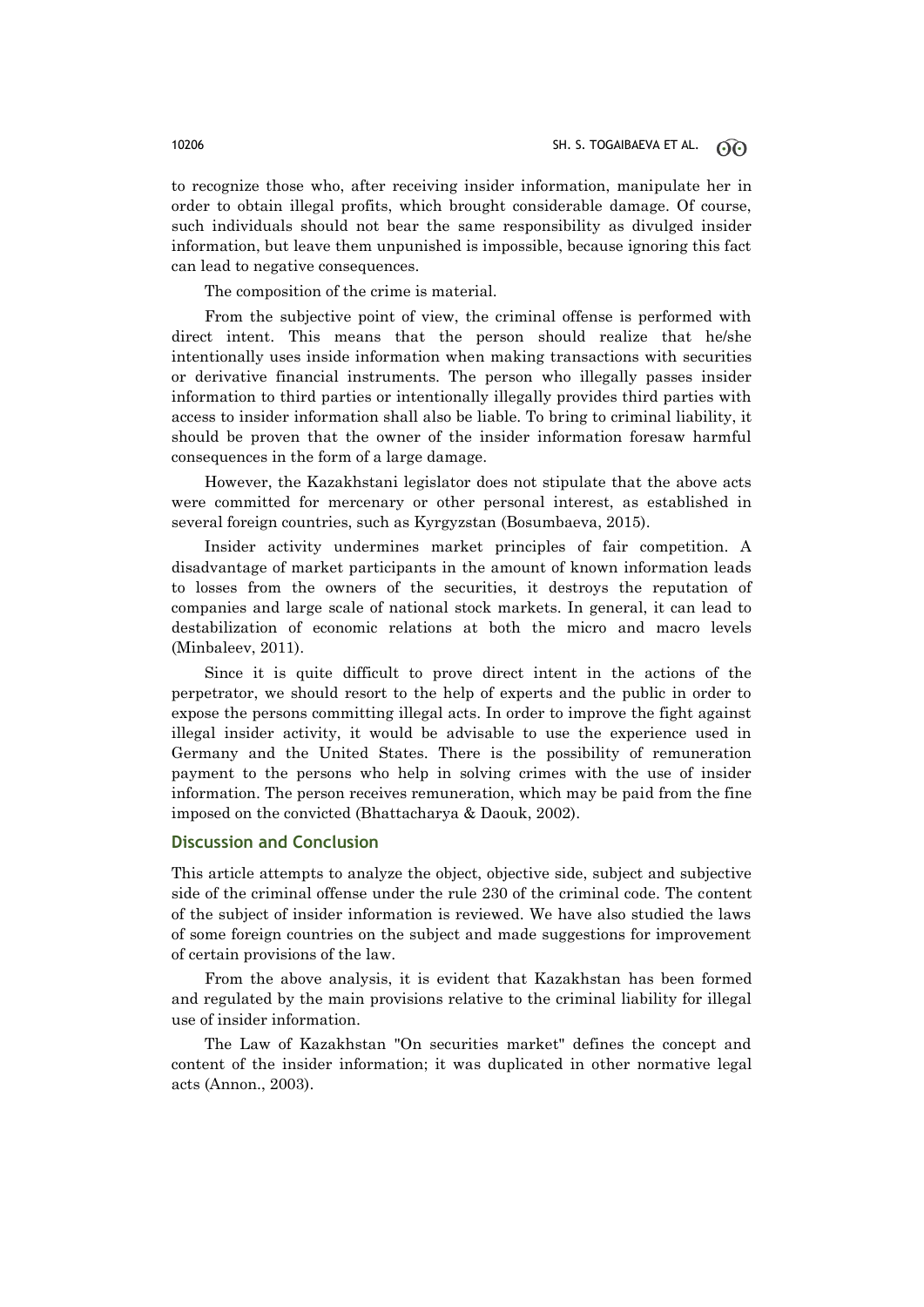Liability for illegal actions in respect of insider information is envisaged in rule 230 of the criminal code. Analysis of its content shows that there is a continuity and a new edition is virtually identical to the previously existing.

Under the current legislation, persons recognized as insiders are subject to criminal liability, acting with direct intent using insider information when making transactions with securities or derivative financial instruments (Minbaleev, 2011). Liable are the persons, who intentionally, illegally passed inside information to third parties, either willfully, unlawfully provided third parties access to insider information, whether they had their personal interest or selfish purpose, or not.

We believe that it is necessary to use a uniform approach to the interpretation of the concepts of securities and financial instruments for the effective practice of application of norms of not only civil orientation, but also criminal legal sectors.

### **Implications and Recommendations**

Thus, we can say that the meaning of the law, the liability occurs only for intentional acts related to the use of insider information in transactions with securities and (or) derivative financial instruments on the territory of Kazakhstan, which caused the occurrence of harmful consequences in the form of large or especially large damage.

In order to improve the current legislation that is rationally set in the civil code list of payment documents relating to securities and in the case of the emergence of new, to add to the list. This approach would facilitate more effective financial-credit activities in Kazakhstan on the securities market and protection from illegal actions of the representatives of services in the financial sector.

It is advisable to establish an indicative list of insider information or to define clear criteria for the inclusion of certain information to the insider.

It is reasonable to expand the list of persons subject to criminal liability for illegal use of insider information. Along with the person who has access to it, we should recognize those who, after receiving insider information, used it in order to obtain illegal profits, which brought considerable damage.

In order to improve the detection of illegal use of insider information, it is necessary to provide the payment of compensation to persons, who aid in the detection and disclosure of such offences. This fee may be paid from the fine imposed on the convicted, or at the expense of the Republican budget.

A unified solution to the above questions is of particular significance in bringing individuals responsible for illegal actions related to insider information.

## **Disclosure statement**

No potential conflict of interest was reported by the authors.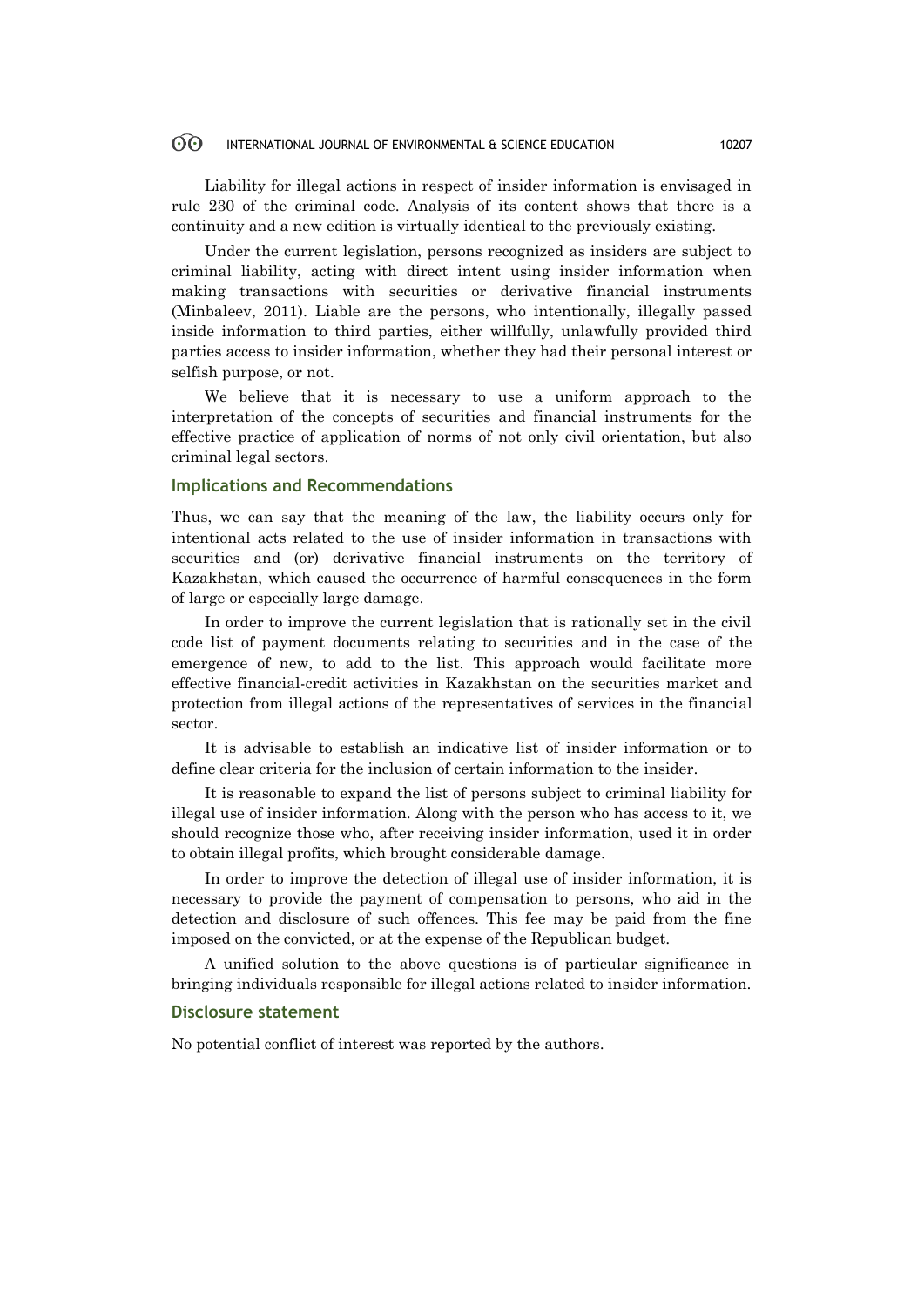### **Notes on contributors**

**Sholpan S. Togaibaeva** is a PhD, Associate Professor of the Department of Criminal Law and Criminology, The Karaganda State University of the name of Academician A. E. Buketov, Karaganda, Kazakhstan.

**Amir I. Togaibaev** is a PhD, District Inspector of the Police Department, Karaganda, Kazakhstan.

**Talgat A. Khanov** is a Doctor of Law, Associate Professor of the Department of General Legal Disciplines, Karaganda Economic University Kazpotrebsoyuz, Karaganda, Kazakhstan.

**Muratbay R. Sikhimbayev** is a Doctor of Economy, Professor of the Department of Ecology and Evaluation, Karaganda Economic University Kazpotrebsoyuz, Karaganda, Kazakhstan.

**Gaukhar R. Rustemova** is a Doctor of Law, Professor of the Department of Criminal Law, Police Academia, Almaty, Kazakhstan.

### **References**

Agarkov, M. M. (1994). *The doctrine about securities*. Moscow: BEK Press.

- Annon. (1994a). The civil code of the Republic of Kazakhstan, dated 27.04.2015. Direct access: http://adilet.zan.kz/eng/docs/K940001000\_
- Annon. (1994b). The civil code of the Russian Federation. With the changes made to Federal laws of 29 December, 2014. № 476 // FL of March 8, 2015 № 42 FL. – Moscow: Statut, 2015. 816 p. Direct access: http://www.wipo.int/edocs/lexdocs/laws/en/ru/ru083en.pdf
- Annon. (1997). The law of the Republic of Kazakhstan "On the bill circulation in Kazakhstan", dated April 28, 1997, No. 97-1. Direct access: http://adilet.zan.kz/eng/docs/Z970000097\_
- Annon. (2002). The law of the Republic of Kazakhstan "About merchant shipping" dated January 17, 2002 № 284. Direct access: http://adilet.zan.kz/eng/docs/Z020000284\_
- Annon. (2003). The law of the Republic of Kazakhstan "On securities market", dated 2 July 2003. Direct access: http://adilet.zan.kz/eng/docs/Z030000461\_
- Annon. (2007). The law of the Republic of Kazakhstan "On introducing amendments and additions to some legislative acts of the Republic of Kazakhstan on protection of rights of minority investors" dated 19 February, 2007 No. 230. Direct access: http://adilet.zan.kz/rus/docs/Z070000230\_
- Annon. (2012). The resolution of Board of National Bank of the Republic of Kazakhstan "On approval of Rules of disclosure of insider information on the securities market", dated February 24, 2012 № 69. Direct access: http://adilet.zan.kz/rus/docs/V1200007572
- Annon. (2014a). The law of the Republic of Kazakhstan "On amendments and additions to some legislative acts of the Republic of Kazakhstan concerning counteraction to legalization (laundering) of incomes obtained in a criminal way, and terrorism financing", dated June 10, 2014 No. 206-V. Direct access: http://adilet.zan.kz/rus/docs/Z1400000206
- Annon. (2014b). The Treaty on the Eurasian economic Union. Dated 29.05.2014. Date of entry into force 01.01.2015. Direct access: http://adilet.zan.kz/rus/docs/Z1500000346.
- Annon. (2015). Constitutional law of the Republic Kazakhstan of December 7, 2015 No. 438-V "On International financial centre "Astana": Direct access: http://adilet.zan.kz/rus/docs/Z1500000438
- Belov, V. A. (2007). *Securities in Russian civil law*. (Vol. 1, Issue 2), revised and enlarged. Moscow: YurInfo.
- Bhattacharya, U., Daouk, H. (2002). The World Price of Insider Trading. *Journal of Finance. American Finance Association, 57*(1), 75-108.
- Bosumbaeva, C. J. (2015). Legal regulation of counteraction to illegal use of insider information. *Proceedings of the universities, 2,* 211-212.
- Chuprova, E. V. (2007). *Responsibility for economic crimes in the criminal law of England*. Moscow: Wolters Cloover.